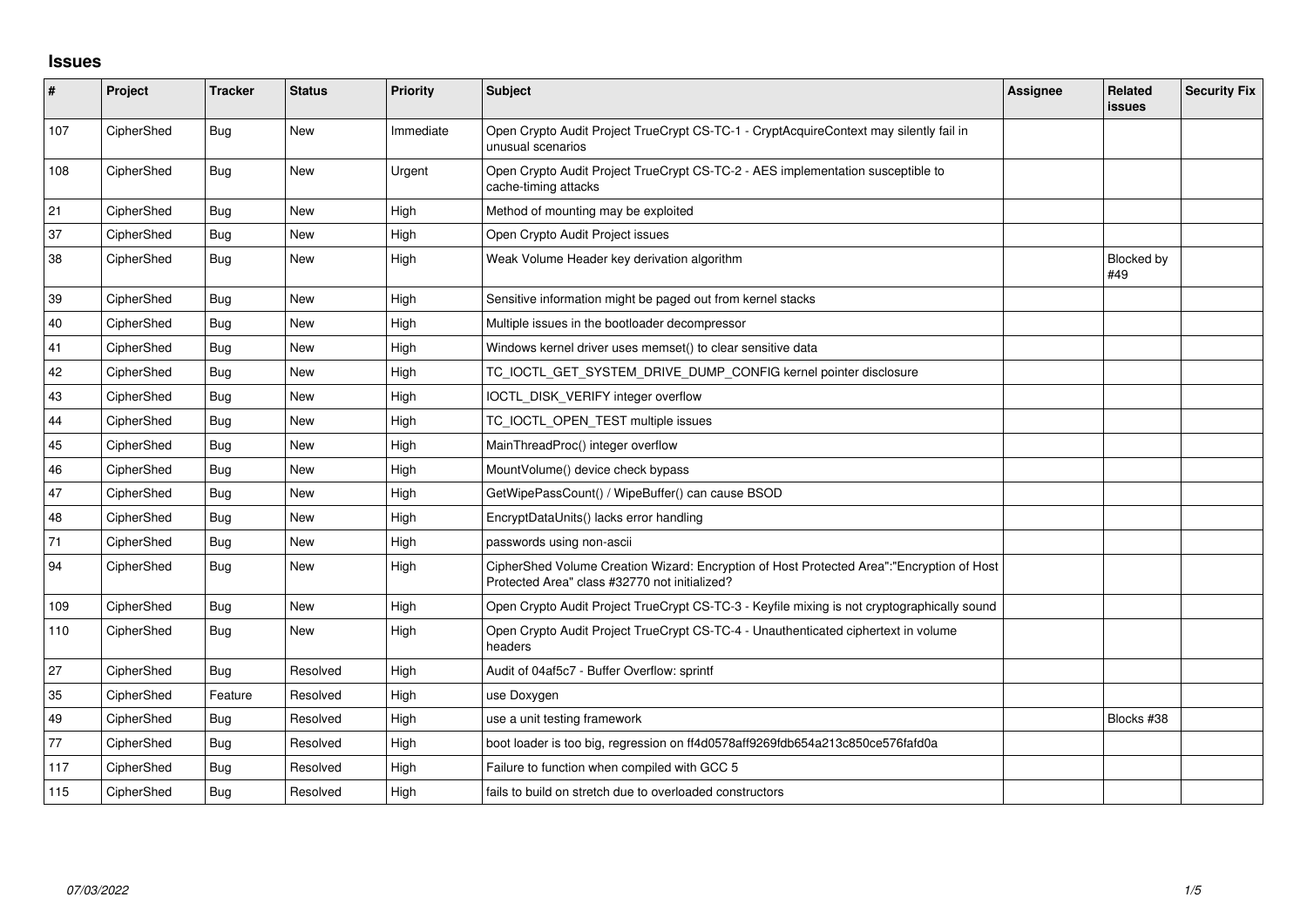| #                | Project    | <b>Tracker</b> | <b>Status</b> | <b>Priority</b> | <b>Subject</b>                                                 | Assignee | Related<br>issues                                         | <b>Security Fix</b> |
|------------------|------------|----------------|---------------|-----------------|----------------------------------------------------------------|----------|-----------------------------------------------------------|---------------------|
| $\boldsymbol{2}$ | CipherShed | Task           | New           | Normal          | Upgrade installer to uninstall TrueCrypt                       |          | Related to<br>#1, Related<br>to #13,<br>Related to<br>#16 |                     |
| 3                | CipherShed | Task           | New           | Normal          | Finish initial bitmaps and icons                               |          |                                                           |                     |
| 8                | CipherShed | Task           | New           | Normal          | Get graphics artist to work on artwork, icons                  |          |                                                           |                     |
| 14               | CipherShed | <b>Bug</b>     | New           | Normal          | Fixes urls in ui (/applink? links)                             |          | Related to<br>#25                                         |                     |
| 17               | CipherShed | Task           | New           | Normal          | Create debian packaging                                        |          |                                                           |                     |
| 18               | CipherShed | Task           | New           | Normal          | Create rpm packaging                                           |          |                                                           |                     |
| 19               | CipherShed | Task           | New           | Normal          | Create pkgbuild for arch                                       |          |                                                           |                     |
| 20               | CipherShed | Task           | New           | Normal          | Create dmg for os x                                            |          |                                                           |                     |
| 25               | CipherShed | Task           | New           | Normal          | Broken applinks                                                |          | Related to<br>#14                                         |                     |
| 26               | CipherShed | <b>Bug</b>     | New           | Normal          | Large External Drive Support on Mac (>512byte sector size)     |          |                                                           |                     |
| 32               | CipherShed | Feature        | New           | Normal          | truecrypt.ch ideas thread                                      |          |                                                           |                     |
| $33\,$           | CipherShed | Feature        | New           | Normal          | windows comamnd line volume creation                           |          |                                                           |                     |
| 34               | CipherShed | Feature        | New           | Normal          | windows mount point support                                    |          | Related to<br>#60                                         |                     |
| 36               | CipherShed | Feature        | New           | Normal          | support multiple actors to open an encrypted volume            |          |                                                           |                     |
| 50               | CipherShed | Feature        | New           | Normal          | Linux FDE                                                      |          | Related to<br>#5                                          |                     |
| 57               | CipherShed | Feature        | New           | Normal          | Skein support                                                  |          |                                                           |                     |
| 60               | CipherShed | Feature        | New           | Normal          | Enhanced UX - shell extension for container management         |          | Related to<br>#34                                         |                     |
| 61               | CipherShed | Feature        | New           | Normal          | optionally support TPM                                         |          |                                                           |                     |
| 62               | CipherShed | Feature        | New           | Normal          | Administrative Configuration for Enterprise IT                 |          |                                                           |                     |
| 63               | CipherShed | <b>Bug</b>     | New           | Normal          | 64 bit gui on 64 bit systems                                   |          | Related to<br>#65                                         |                     |
| 64               | CipherShed | Task           | New           | Normal          | Rewrite or remove LongReverse in Common/DIgcode.c              |          |                                                           |                     |
| 65               | CipherShed | Feature        | New           | Normal          | pure 64 bit version for windows                                |          | Related to<br>#63                                         |                     |
| 66               | CipherShed | Feature        | New           | Normal          | provide robust API for usermode interaction with kernel driver |          |                                                           |                     |
| 67               | CipherShed | Feature        | New           | Normal          | print a backup                                                 |          |                                                           |                     |
| 70               | CipherShed | Feature        | New           | Normal          | track git info in build                                        |          |                                                           |                     |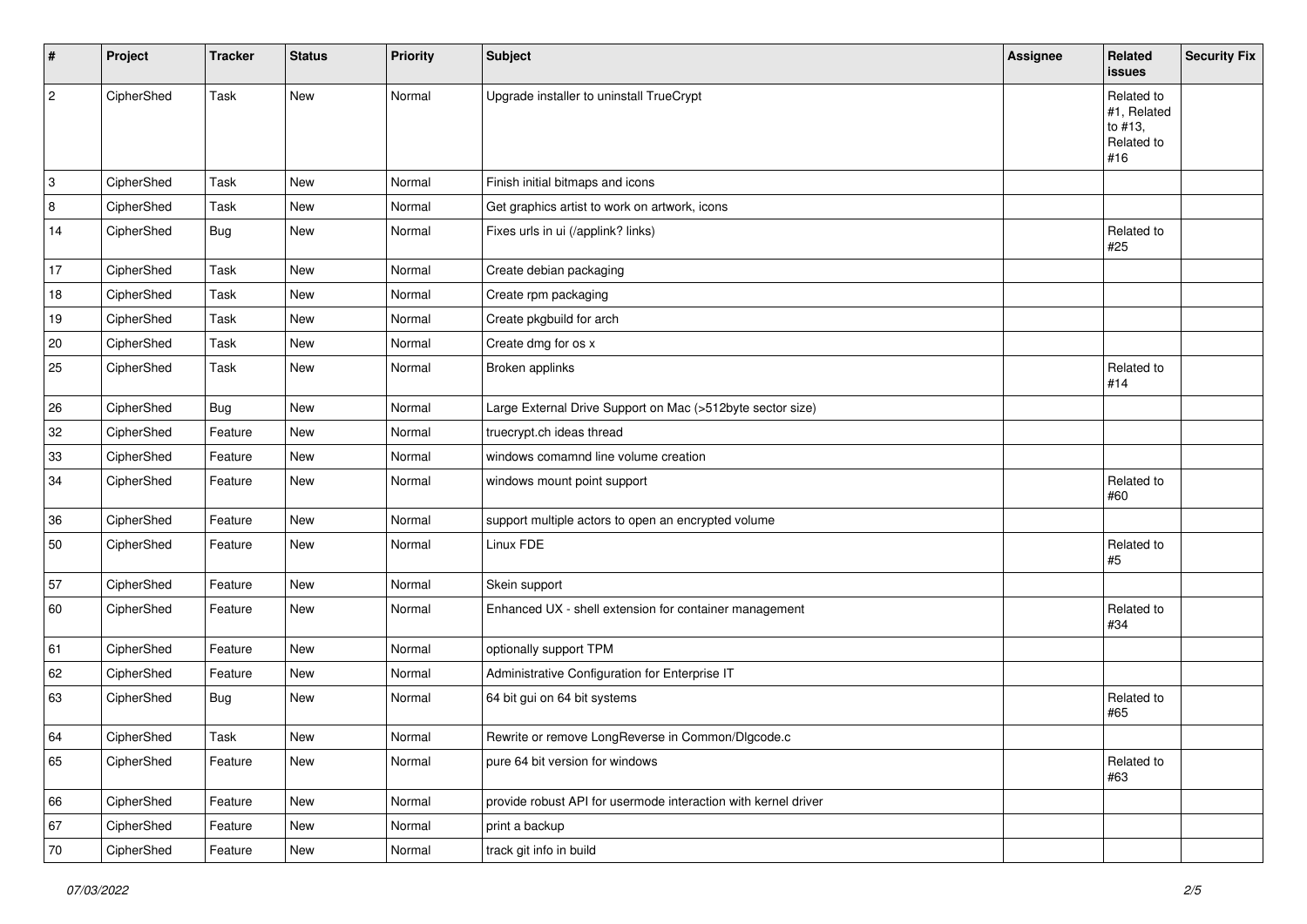| #   | Project    | <b>Tracker</b> | <b>Status</b> | Priority | <b>Subject</b>                                                                                           | <b>Assignee</b> | Related<br>issues   | <b>Security Fix</b> |
|-----|------------|----------------|---------------|----------|----------------------------------------------------------------------------------------------------------|-----------------|---------------------|---------------------|
| 72  | CipherShed | Bug            | <b>New</b>    | Normal   | The installation fails, but a message (from windows?) says it succeeds and asks if you want<br>to reboot |                 |                     |                     |
| 73  | CipherShed | Bug            | New           | Normal   | Truecrypt icon showing in taskbar                                                                        |                 |                     |                     |
| 74  | CipherShed | <b>Bug</b>     | <b>New</b>    | Normal   | Hardcoded Build date in Help->About window                                                               |                 |                     |                     |
| 76  | CipherShed | Bug            | New           | Normal   | MakeSelfExtractingPackage used in CI cannot have dialog boxes                                            |                 |                     |                     |
| 78  | CipherShed | Bug            | <b>New</b>    | Normal   | update the ciphershed.org website, automatically                                                         |                 |                     |                     |
| 81  | CipherShed | Feature        | New           | Normal   | Decrypt System drive via commandline                                                                     |                 |                     |                     |
| 82  | CipherShed | Feature        | New           | Normal   | add sparse file detection to non-windows versions                                                        |                 |                     |                     |
| 83  | CipherShed | <b>Bug</b>     | <b>New</b>    | Normal   | deduplicate file names                                                                                   |                 |                     |                     |
| 84  | CipherShed | <b>Bug</b>     | New           | Normal   | wcsncpy is subject to buffer overflow                                                                    |                 |                     |                     |
| 85  | CipherShed | <b>Bug</b>     | New           | Normal   | Digcode.c is 9917 lines long, split it up                                                                |                 |                     |                     |
| 88  | CipherShed | Bug            | New           | Normal   | smart card support for containers                                                                        |                 |                     |                     |
| 89  | CipherShed | Feature        | New           | Normal   | Support the Common Criteria Collaborative Protection Profile for Full Disk Encryption                    |                 |                     |                     |
| 90  | CipherShed | Feature        | New           | Normal   | cipher setting preference file                                                                           |                 |                     |                     |
| 91  | CipherShed | Feature        | New           | Normal   | use linked libraries in kernel driver to isolate logical units and later support plugins                 |                 |                     |                     |
| 92  | CipherShed | Feature        | New           | Normal   | allow change of cipher/key on encrypted container without decrypting                                     |                 |                     |                     |
| 93  | CipherShed | Feature        | New           | Normal   | support "quick" encrypt for new media (especially flash/SSD)                                             |                 |                     |                     |
| 95  | CipherShed | Bug            | New           | Normal   | Platform/SystemException.h and Common/Exception.h define the same class/struct                           |                 |                     |                     |
| 96  | CipherShed | Feature        | <b>New</b>    | Normal   | installer to incorporate a post-installation quick-start wizard                                          |                 |                     |                     |
| 102 | CipherShed | Feature        | New           | Normal   | support for serial console in bootloader                                                                 |                 |                     |                     |
| 116 | CipherShed | Bug            | New           | Normal   | create an option for private/global volume mounting                                                      |                 |                     |                     |
| 99  | CipherShed | Feature        | <b>New</b>    | Normal   | Suggestion 3-Separate required and optional input parameters                                             |                 |                     |                     |
| 100 | CipherShed | Feature        | New           | Normal   | Suggestion 4-Display the consequences of an action immediately (Immediacy of<br>consequences)            |                 |                     |                     |
| 118 | CipherShed | <b>Bug</b>     | New           | Normal   | upgrading truecrpyt fails if truecrypt is pinned to the taskbar                                          |                 |                     |                     |
| 121 | CipherShed | Feature        | New           | Normal   | Support "not" burning CD on encrypting disk operation                                                    |                 | Related to<br>#68   |                     |
| 122 | CipherShed | Feature        | New           | Normal   | support key escrow                                                                                       |                 | Related to<br>! #68 |                     |
| 124 | CipherShed | Feature        | New           | Normal   | investigate switch to FUDforum from phpBB                                                                |                 |                     |                     |
| 123 | CipherShed | Bug            | New           | Normal   | losetup anomaly with OpenSUSE 13.1                                                                       |                 |                     |                     |
| 30  | CipherShed | <b>Bug</b>     | Resolved      | Normal   | Allowed character description is wrong                                                                   |                 | Related to<br>#31   |                     |
| 28  | CipherShed | <b>Bug</b>     | Resolved      | Normal   | Audit of 04af5c7 - Buffer Overflow: strcat                                                               |                 |                     |                     |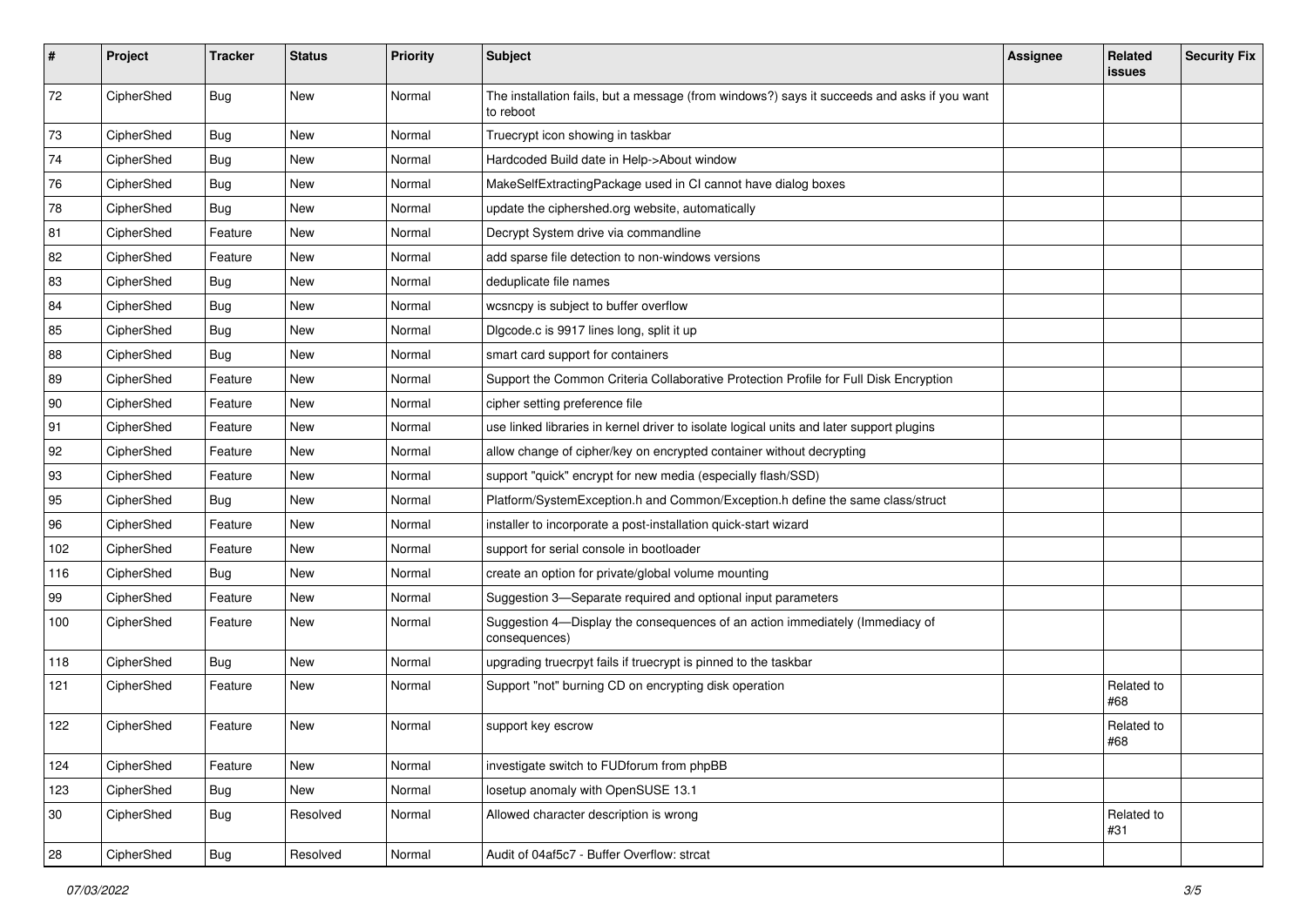| $\pmb{\#}$               | Project    | <b>Tracker</b> | <b>Status</b> | <b>Priority</b> | <b>Subject</b>                                                                | <b>Assignee</b> | Related<br><b>issues</b> | <b>Security Fix</b> |
|--------------------------|------------|----------------|---------------|-----------------|-------------------------------------------------------------------------------|-----------------|--------------------------|---------------------|
| 86                       | CipherShed | Bug            | Resolved      | Normal          | Make ciphershed window titlebars different                                    |                 |                          |                     |
| 101                      | CipherShed | Bug            | Resolved      | Normal          | boot loader password prompt takes 100% cpu in VM                              |                 |                          |                     |
| 112                      | CipherShed | <b>Bug</b>     | Resolved      | Normal          | uninstall on windows does not list version info                               |                 |                          |                     |
| 113                      | CipherShed | Bug            | Resolved      | Normal          | remove the donate screen from the installer                                   |                 |                          |                     |
| 125                      | CipherShed | <b>Bug</b>     | Resolved      | Normal          | Makefile for bootloader fails on case sensitive filesystem                    |                 |                          |                     |
| 126                      | CipherShed | <b>Bug</b>     | Resolved      | Normal          | VS launcher breaks if using multiple VS and the default is not the one for CS |                 |                          |                     |
| $10\,$                   | CipherShed | Feature        | New           | Low             | Two-factor Pre-boot-authentication with USB stick and Password                |                 |                          |                     |
| 11                       | CipherShed | Feature        | New           | Low             | Cipher set enablement                                                         |                 |                          |                     |
| 52                       | CipherShed | Feature        | New           | Low             | recovery utility & tools                                                      |                 | Related to<br>#59        |                     |
| 53                       | CipherShed | Feature        | <b>New</b>    | Low             | Portable / non-admin volume browser                                           |                 |                          |                     |
| 54                       | CipherShed | Feature        | New           | Low             | Self Destruct Password                                                        |                 |                          |                     |
| 56                       | CipherShed | <b>Bug</b>     | New           | Low             | FreeBSD support                                                               |                 |                          |                     |
| 58                       | CipherShed | Feature        | New           | Low             | Tablet / Touch screen / non-keyboard boot support                             |                 |                          |                     |
| 59                       | CipherShed | <b>Bug</b>     | New           | Low             | optimized rescue disk                                                         |                 | Related to<br>#52        |                     |
| 69                       | CipherShed | Feature        | New           | Low             | integration test: mounting and sharing volumes                                |                 |                          |                     |
| 75                       | CipherShed | Feature        | New           | Low             | code coverage - ConvertUTF.c                                                  |                 |                          |                     |
| 79                       | CipherShed | Feature        | New           | Low             | document a list of file systems compatible with Hidden Volume usage           |                 |                          |                     |
| 80                       | CipherShed | <b>Bug</b>     | <b>New</b>    | Low             | TEST CASE: ubuntu 14 GUI install                                              |                 |                          |                     |
| 87                       | CipherShed | Feature        | New           | Low             | support multiple hidden volumes                                               |                 |                          |                     |
| 103                      | CipherShed | Task           | <b>New</b>    | Low             | <b>Const Correctness</b>                                                      |                 |                          |                     |
| 106                      | CipherShed | Task           | <b>New</b>    | Low             | Disable GitHub issue tracker                                                  |                 |                          |                     |
| 105                      | CipherShed | <b>Bug</b>     | Resolved      | Low             | Debian Jessie Complication Error: wx3.0                                       |                 |                          |                     |
| 104                      | CipherShed | Bug            | Resolved      | Low             | wxgtk 2.9, CommandLineInterface, ambiguous overloaded function calls          |                 |                          |                     |
| 4                        | CipherShed | Task           | New           | Normal          | Get Windows executable signing key                                            | <b>Bill Cox</b> |                          |                     |
| 6                        | CipherShed | Task           | New           | Normal          | Windows build, installer, VM                                                  | <b>Bill Cox</b> |                          |                     |
| 15                       | CipherShed | Task           | New           | Normal          | Create Gnu Info page                                                          | Eugene Wang     | Related to<br>#12        |                     |
| 12                       | CipherShed | Task           | In Progress   | Normal          | Write Documentation                                                           | Eugene Wang     | Related to<br>#15        |                     |
| 119                      | CipherShed | <b>Bug</b>     | Resolved      | Immediate       | DLL side loading attack vulnerability                                         | Jason Pyeron    |                          |                     |
| 22                       | CipherShed | <b>Bug</b>     | In Progress   | High            | Change name of software for "1.0" release.                                    | Jason Pyeron    |                          |                     |
| $\overline{\mathcal{I}}$ | CipherShed | Task           | New           | Normal          | Mac build, installer, VM                                                      | Jason Pyeron    |                          |                     |